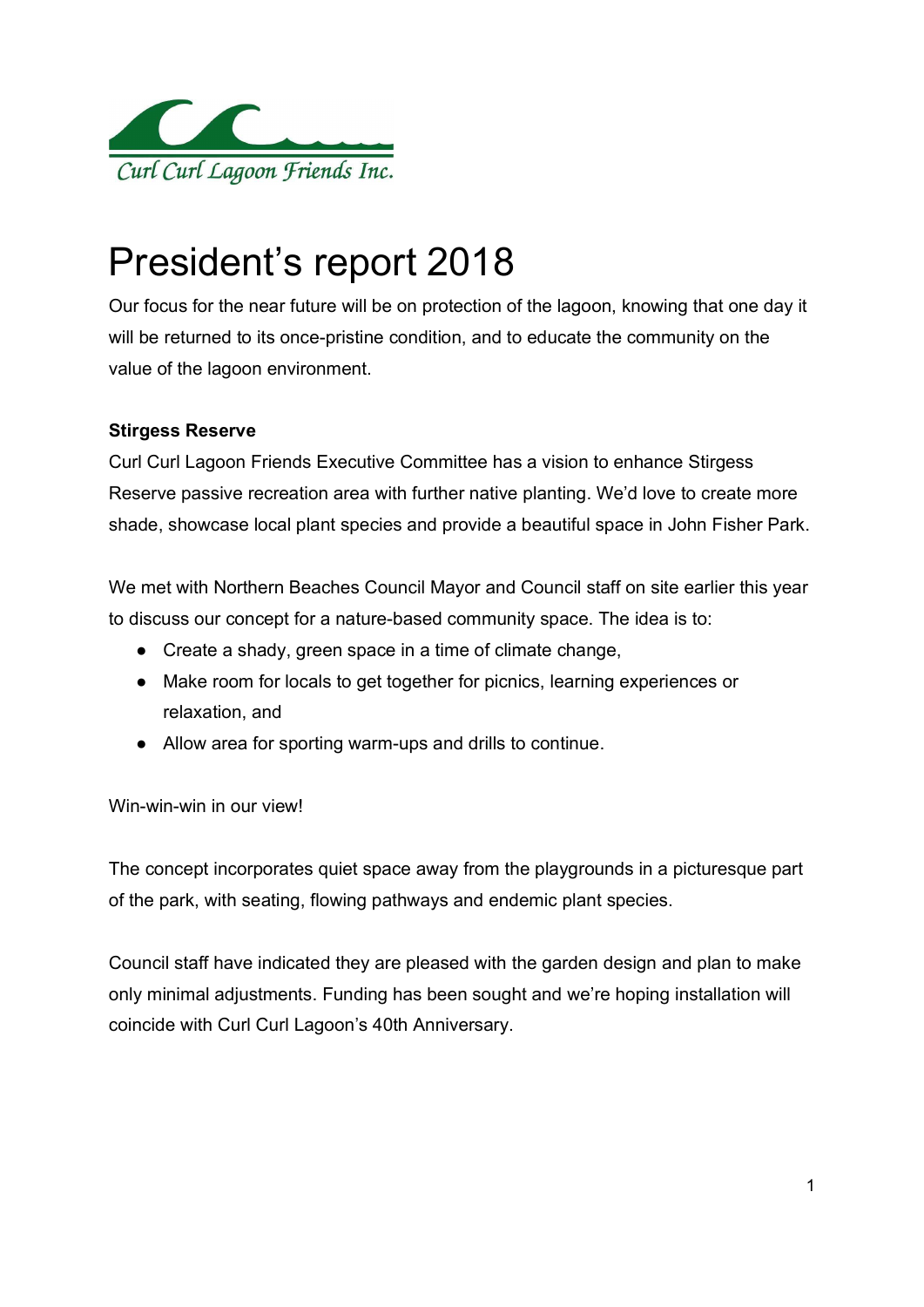Special thank you to Louise and Steve Hislop for providing the landscape design proposal, to Mayor Michael Regan for supporting and championing the concept and to the executive committee for the creative ideas and thoughtful consideration.

## Bird Count Survey

We're into our second year counting birds as part of a community-council citizen science project looking into the biodiversity present in and around Curl Curl Lagoon. We're hoping to see an increase in bird life and the variety of species supported by the lagoon and its surrounds - especially following installation of fish habitats.

On the last Friday of the month, experts, enthusiasts and complete novices meet at the wooden bridge at 7:30am to spend 20 mins spotting and documenting the birds from their vantage point.

We'd love to continue this project beyond the original two-year period, logging our observations in the Australian Living Atlas, and this will be down to the efforts of locals with a shared passion for our local birdlife.

Thank you to Curl Curl Lagoon Friends members Alicia Parmiter, Russell Beardmore, Jan Beardmore, Pam Rawling, Vik McDonnell, Tony Garman and Susan Bruce for your regular participation, keen eyes and sharp identification.

# Oyster Castle update

This time last year, Northern Beaches Council, the Sydney Institute of Marine Science, Curl Curl Lagoon Friends and Curl Curl North Public School joined forces to trial the installation of oysters on habitats into the lagoon.

Four types of oysters were numbered, measured and glued to cement balls and then placed in the channel near the end of Surf Road as part of a study into their effect on water quality and biodiversity.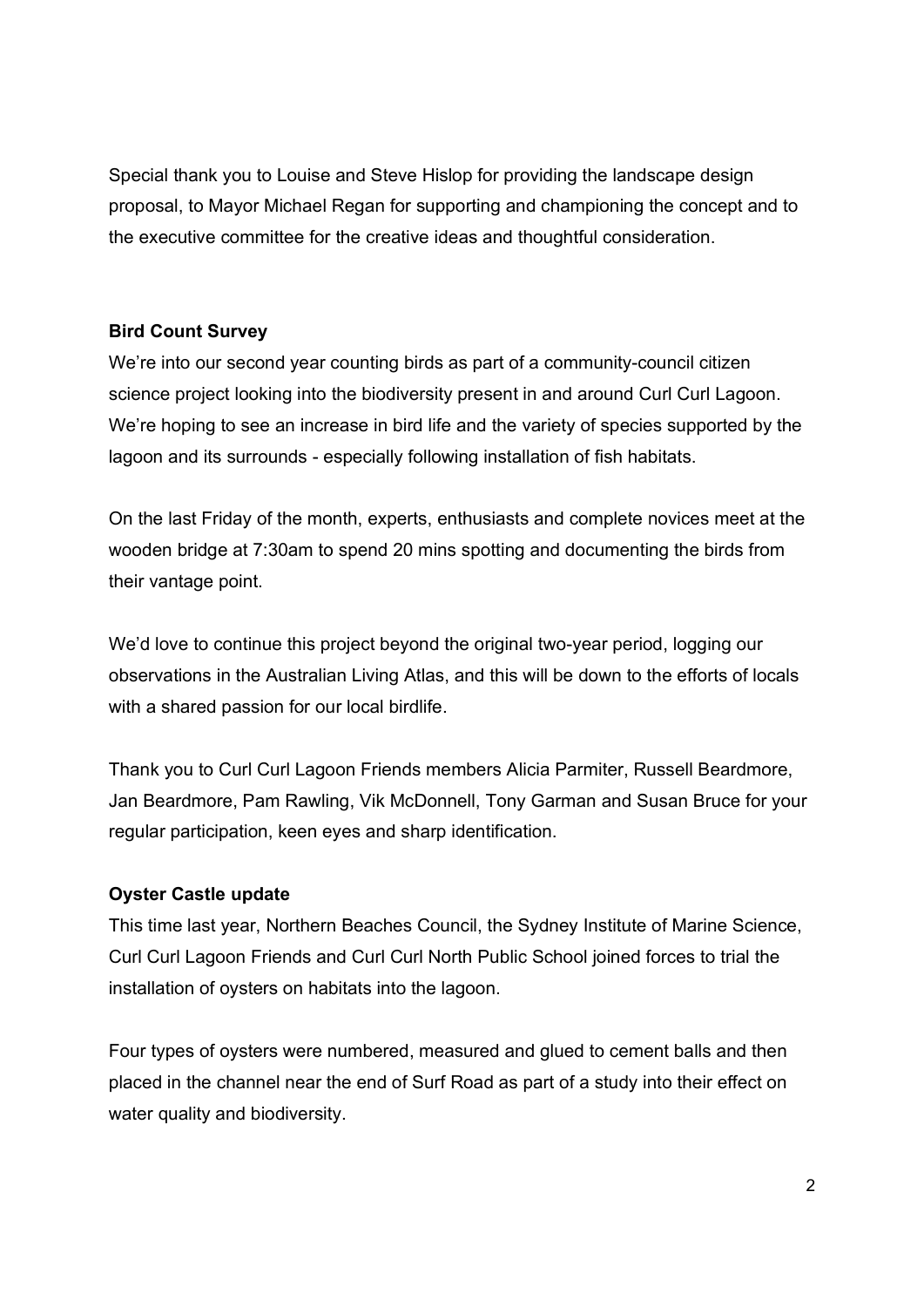We were interested to see if they contributed to cleaner water through filtration. We wanted to know which kind of oyster was best suited to the conditions. Also of interest was whether the cement structures themselves provided habitat for fish, worms and mussels.

It seems the glue was not strong enough to keep all oysters on the castles and they've since drifted from their initial homes. Northern Beaches Council is the recipient of another grant to fund a second round of oyster study, this time adhering oysters to natural rock features in the same channel. Small fish have been observed in and around the oyster castles, taking refuge from hungry birds when the lagoon empties out.

## Newton Water Monitoring Pilot

Designed to trial a new way of measuring key indicators of the lagoon's health, Newton is also an educational resource, bringing real-world environmental science into the classroom and advising locals of current conditions.

Picture an electronic device floating on the lagoon detecting levels of salinity, acidity and conductivity of the water. Newton sends that information to the cloud where it's gathered and displayed via an app, showing real-time and interpretive information.

"Newton" is a collaboration between SAP Australia, Northern Beaches Council and Curl Curl Lagoon Friends who are all interested in studying and looking for ways to improve water quality in our favourite local waterway.

It is named after Alan Newton, the former principal of Curl Curl North Public School who was instrumental in Curl Curl Lagoon Friends' establishment and lagoon rehabilitation. We celebrate his passion for combining learning and the restoration of the lagoon.

We thank Chris Schroefl, Head of Innovation at SAP and local dad who had this fabulous idea and brought it to life, Jason Ruszczyk for sharing his expertise and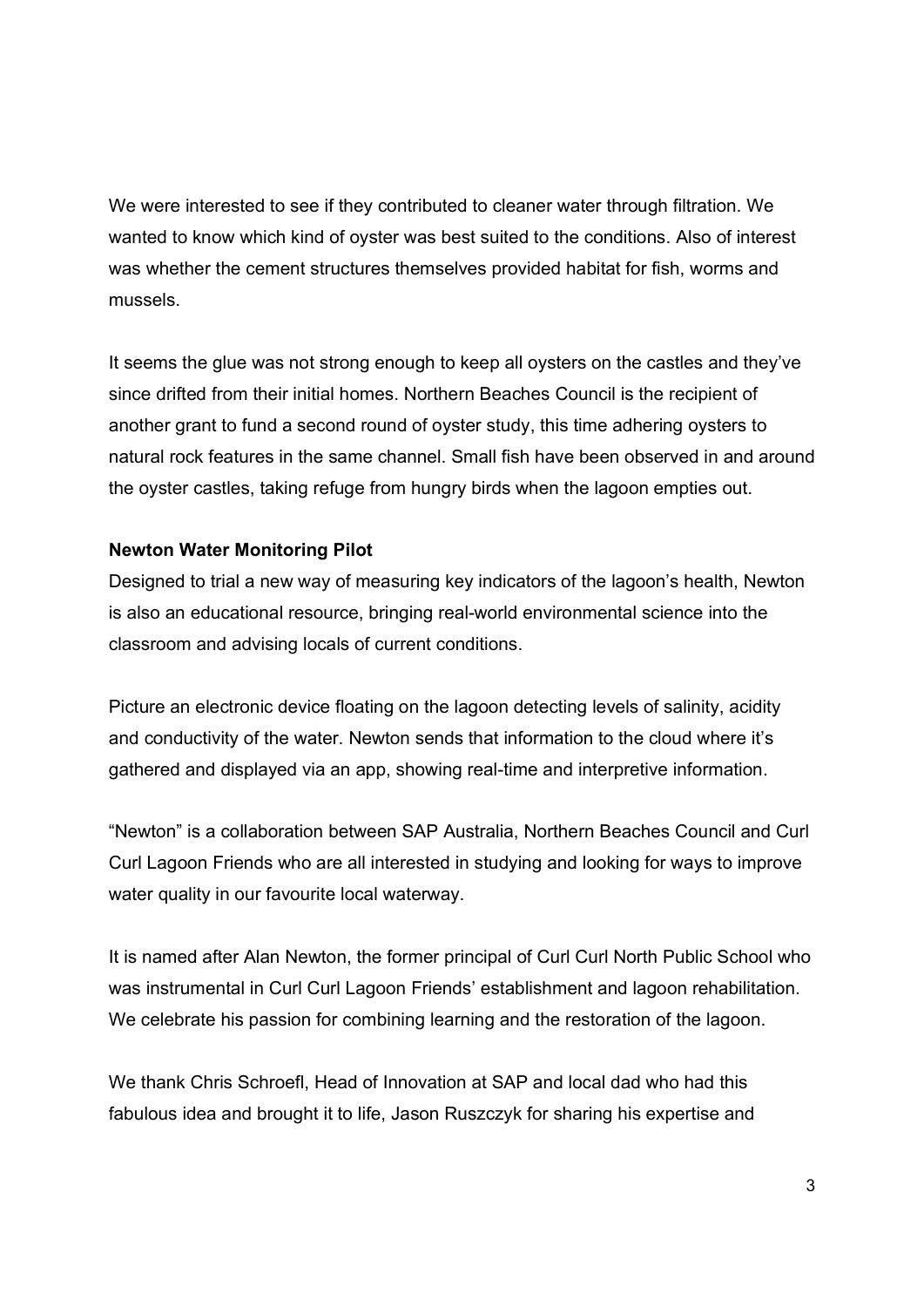passion for environmental science, as well as Kindergarten and Year 6 teachers and students from the local primary school for taking and interest and following along in the classroom.

#### Restoring Pride - Environmental Rehabilitation Grant

Last year, Curl Curl Lagoon Friends worked with Northern Beaches Council to propose rehabilitation projects worthy of a Coastal and Estuary Grant from the NSW State Government.

We're thrilled to confirm that, this year, the bush regeneration project has been funded to the tune of \$100,000 to be implemented over three years.

The nominated site on the north bank of the lagoon basin is the poorest quality stretch of riparian vegetation and heavily weed infested.

By removing weeds and planting native vegetation on the lagoon's northern bank we'll be providing better habitat for fish and birds, and a better corridor for the movement of native fauna.

The project will be managed by Northern Beaches Council, with Curl Curl Lagoon Friends' involvement in awareness programs, tree planting and bush maintenance.

Complete rehabilitation of the waterway is several decades away and we believe enhancing and preserving the ecosystem during this time will ensure that the lagoon retains its value to the community.

We thank Northern Beaches Council Staff, Mayor Michael Regan and Manly MP James Griffin for their expertise and advocacy in securing the funds to restore pride in our place.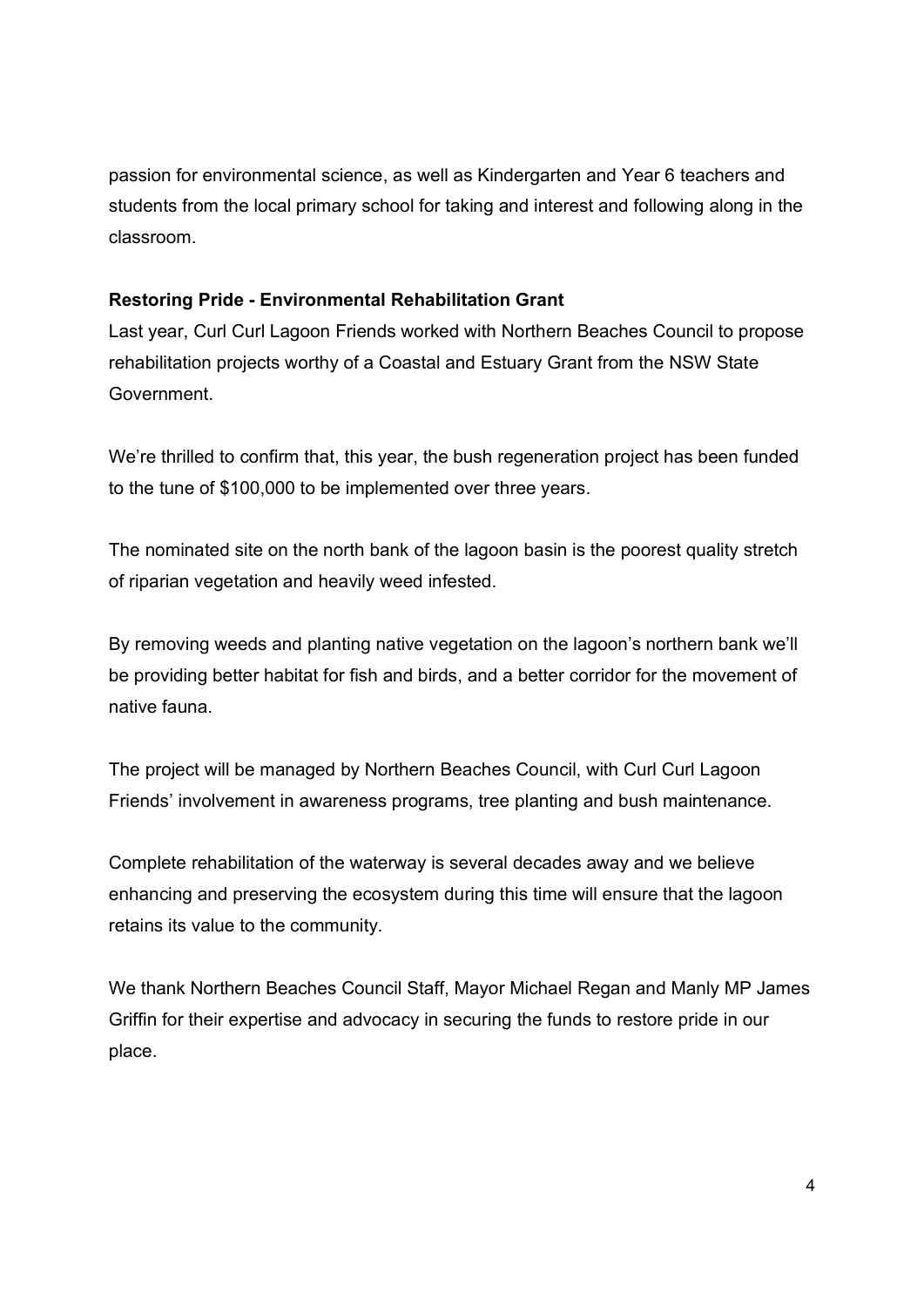## Clean Ups - Clean Up Australia Day & Northern Beaches Clean Up Crew

This year, we ran our annual Clean Up Australia Day in March and were pleased with the strong turnout and the adventurous spirit. Those out on the lagoon in the tinny canoe hauled in some interesting objects, some of which encrusted with native mussels.

We were thrilled to have Northern Beaches Clean Up Crew select Curl Curl Lagoon as a site for attention twice this year. The haul gathered by volunteers in a 1-hour period was combined, counted and documented in a sobering forensic exercise. Malin will speak more about the process and what's involved later tonight, but even for those of us who've done the clean ups for years, it was eye-opening just how much plastic is held in the reeds around the lagoon.

#### Bush Care

Amidst the busy schedule and hectic lifestyle, if you're wondering where to seek calm and order, we encourage you to consider joining the Bush Care efforts in Alan Newton Reserve.

Twice a month you can take time out, be at one with nature and have the satisfaction of improving your little patch of this earth.

Learn how to recognise weeds and invasive species, how to best remove them and what will flourish in their place. Point out with pride to your jogging buddy the regeneration you've been involved in!

Join the custodians of Alan Newton Reserve on 1st and 3rd Saturdays at 9am and become part of the solution.

#### Memberships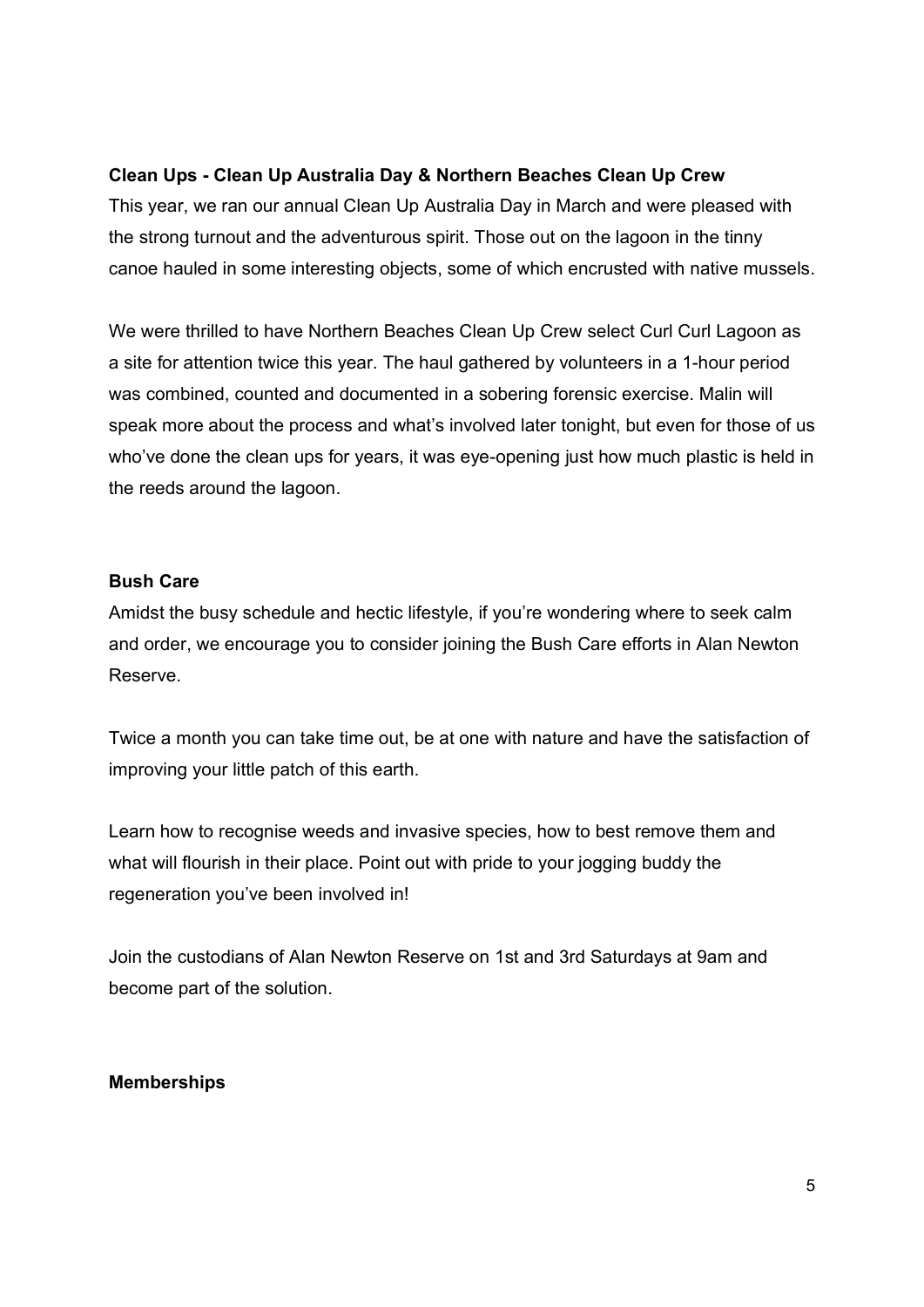Curl Curl Lagoon Friends is a grassroots organisation with a proud history of over 38 years of environmental service.

Membership numbers as of today are –

|                         | Official | Paid up for 2019   Paid up only to |      |
|-------------------------|----------|------------------------------------|------|
|                         | members  |                                    | 2018 |
| Households              | 140      | 96                                 | 44   |
| Individuals (estimated) | 198      | 134                                | 64   |

The Constitution states members have six months from the commencement of the membership / financial year to pay dues. On 1 January 2019 this six months period expires and the 'Official members' count will become the same as the 'Paid up for 2019', adjusted by any renewals or new members acquired between now and then.

Households like yours benefit from membership in a variety of ways. Together we create a strong community of friends and neighbours who value the natural environment.

Projects and initiatives ensure the lagoon and its surrounds are defended and protected for generations to come as a beautiful, open space.

Our strong local membership base strengthens CCLF's relationship with Northern Beaches Council, our state MP and federal MP, and ensures our voice is heard on issues that matter most to residents.

Memberships this year have enabled CCLF to engage in all the initiatives just described as well as to maintain our regular activity: